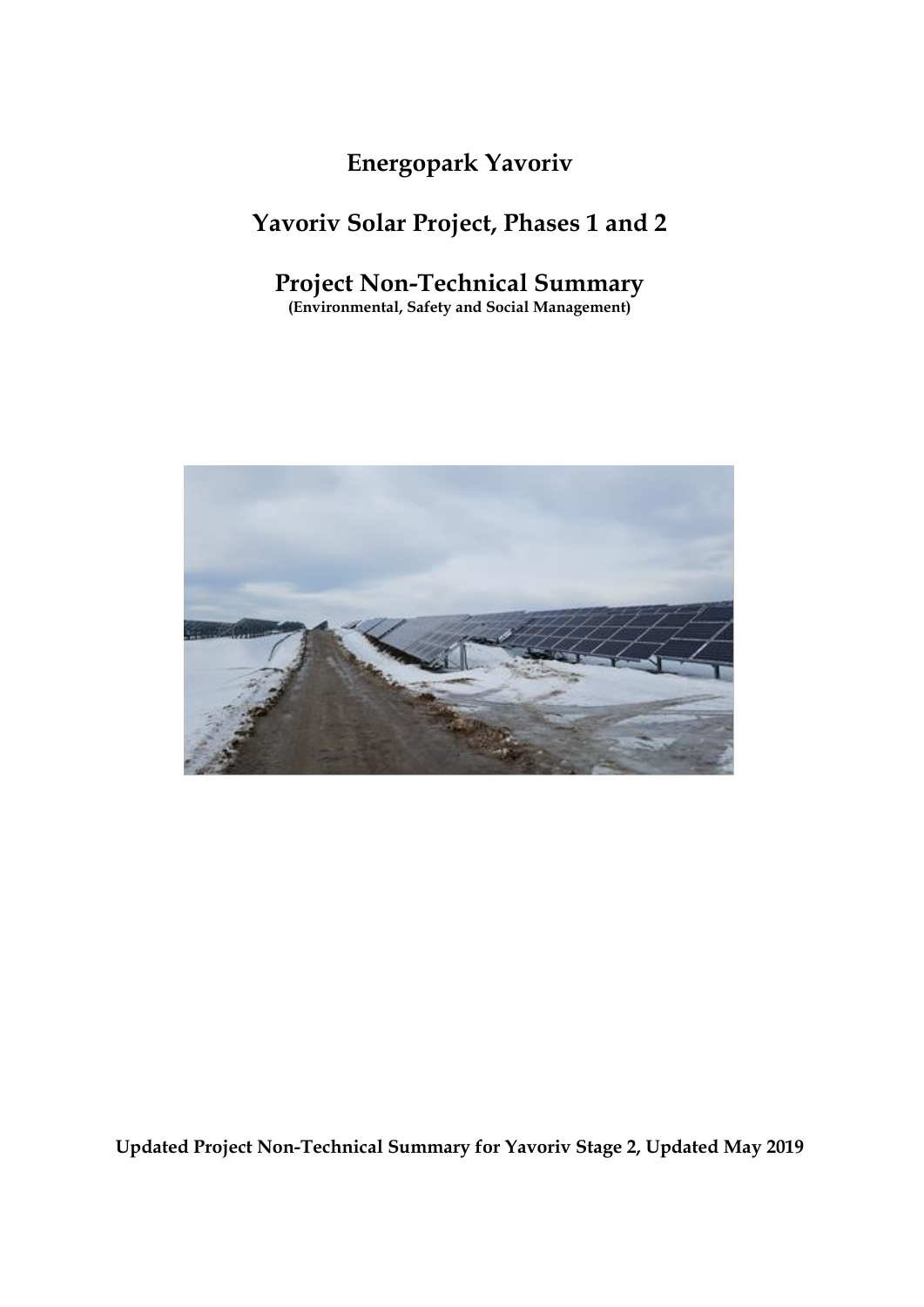# **Yavoriv-1 and 2 Solar Project Non-Technical Summary**

*Updated 02/05/2019*

## **1 Introduction**

This document provides a non-technical overview of the proposed development plans of private company *Energopark Yavoriv* to construct a solar photovoltaic power plant in Lviv Oblast of Ukraine.

It also presents a summary of potential environmental and social impacts and other environmental and social issues relevant to the project activities. Appropriate measures to mitigate key adverse environmental and social effects that may arise during project construction and operation are provided in *Table 1* at the end of this document.

The project developer *Energopark Yavoriv* has funding from the European Bank for Reconstruction and Development (EBRD) for financing this development. The project is thus subject to EBRD's 2014 Environmental and Social Policy and has been determined as a Category B project.

This Non-Technical Summary (NTS) document, and a Stakeholder Engagement Plan (SEP) for the project will be placed in the locations shown below for public review and comment:

- *Energopark Yavoriv* company offices Address: : Sichovyh Strilciv str. 12/9, Lviv, 79007 Phone: +38 032 2610776
- Ternovytsa Village Council Address: 32, Svobody str, Ternovytsa, Yavoriv district, Lviv region, 81060 Phone: + 38 032 59-68368, + 38 032 59-60100

Furthermore, the documents will be available online at [www.uself.com.ua.](http://www.uself.com.ua/) Any interested party is encouraged to provide comments and suggestions on the environmental, social and other aspects of the project. For further information or comments please contact:

| Name                      | <b>Contact information</b>                          |
|---------------------------|-----------------------------------------------------|
| Maksym Kozytsky, Director | Company: Energopark Yavoriv LLC                     |
|                           | Postal Address: Sichovyh Strilciv str. 12/9, 79007, |
|                           | Lviv                                                |
|                           | Telephone: +38 032 2610776                          |
|                           | E-mail address: maxim@gaz.net.ua                    |

## **2 Description of the Proposed Development**

### **Yavoriv Solar Project – 1st Stage (in completion)**

The 1st stage of the project has been to install 131 000 photovoltaic modules, which will provide an installed peak capacity of 36.752 MW, and approximately 36,000 megawatt-hours of gross electricity generated per year. The solar power plant will be operated on a total area of 115 hectares, that is leased for the project. The plant will be connected to the distribution grid by means of a 3.1km long underground transmission cable attached to an existing substation "Yavoriv" owned by Ukrenergo. Electricity will be sold to the grid at the "green tariff".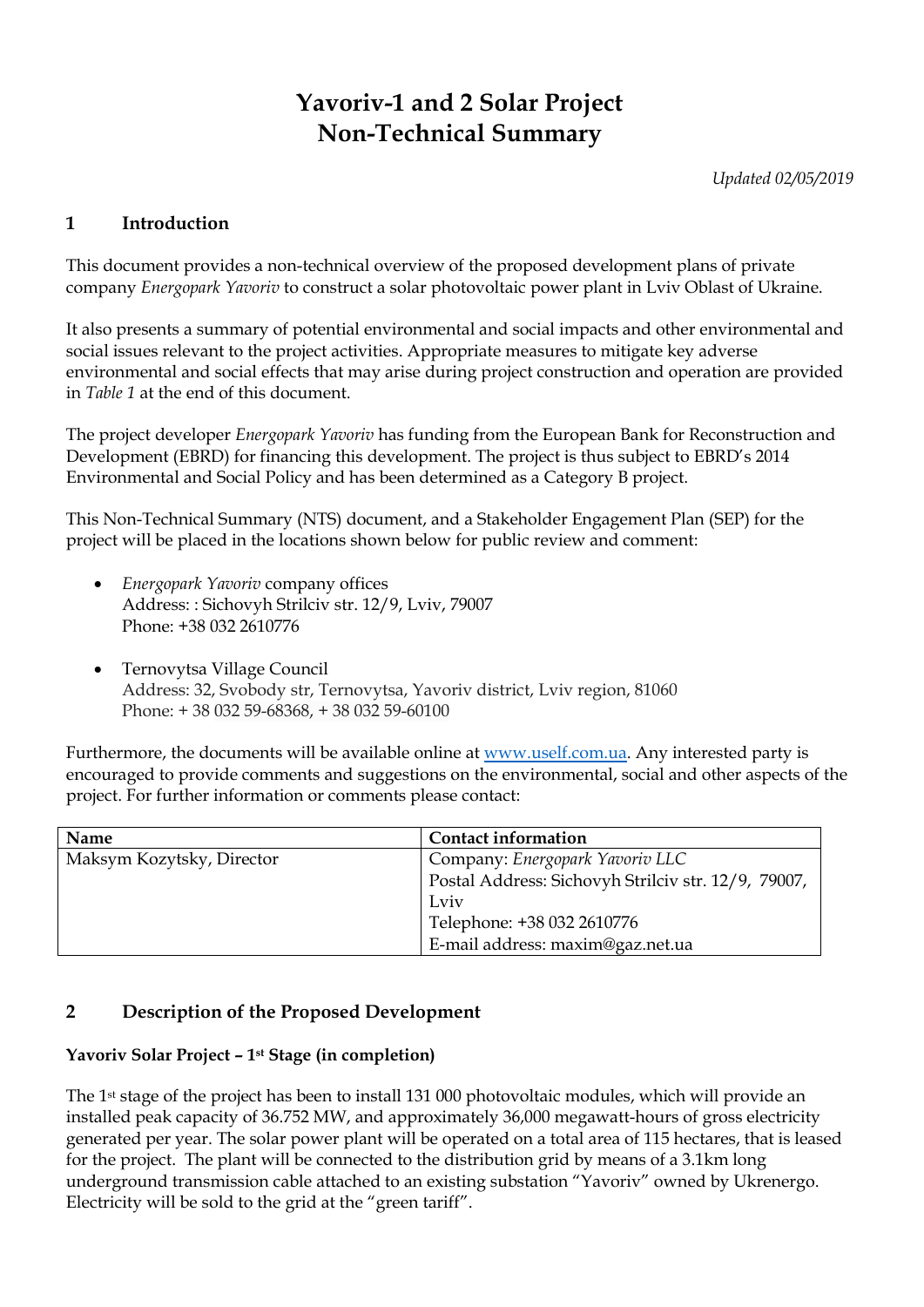### **Yavoriv Solar Project – 2nd Stage**

Yavoriv solar project 2<sup>nd</sup> stage is currently under progression (as of May 2019). This will mirror the 1<sup>st</sup> stage and install and additional 35.096 MW of peak generation capacity, bring the project to a total capacity of 71.8 MW. The second stage of the project is being developed on the same land plot as the 1st stage, within the originally lease area, but utilizing the currently unoccupied / unused area to the north of the plot (towards the former Sulphur chemicals plant, now closed).

The Project is located near Ternovytsa village (900 residents) of Yavoriv district in Lviv Oblast. Three other villages, Lis, Solygy and Shklo, are located at 1.5km from the site. The project land plot comprises sulfur mining tailings of former chemical plant closed in 1990s, and cannot be used for any agricultural or heavy construction purposes. The location of the project site is shown on the Figures 1 and 2 below.

#### **Figure 1. General map view**



*Source: Google Maps*

The actual land plot is a south facing hill, artificially created through disposal of 'tailings' – waste materials from rock processing at the former chemical plant. To the North East of the plot is a large artificial lake.

Figure 2. Yavoriv I and II Site location and features



Solar plot (Yavoriv II is located to the north of the line)  $\vert$  110 KV underground cable  $\vert$  Sub station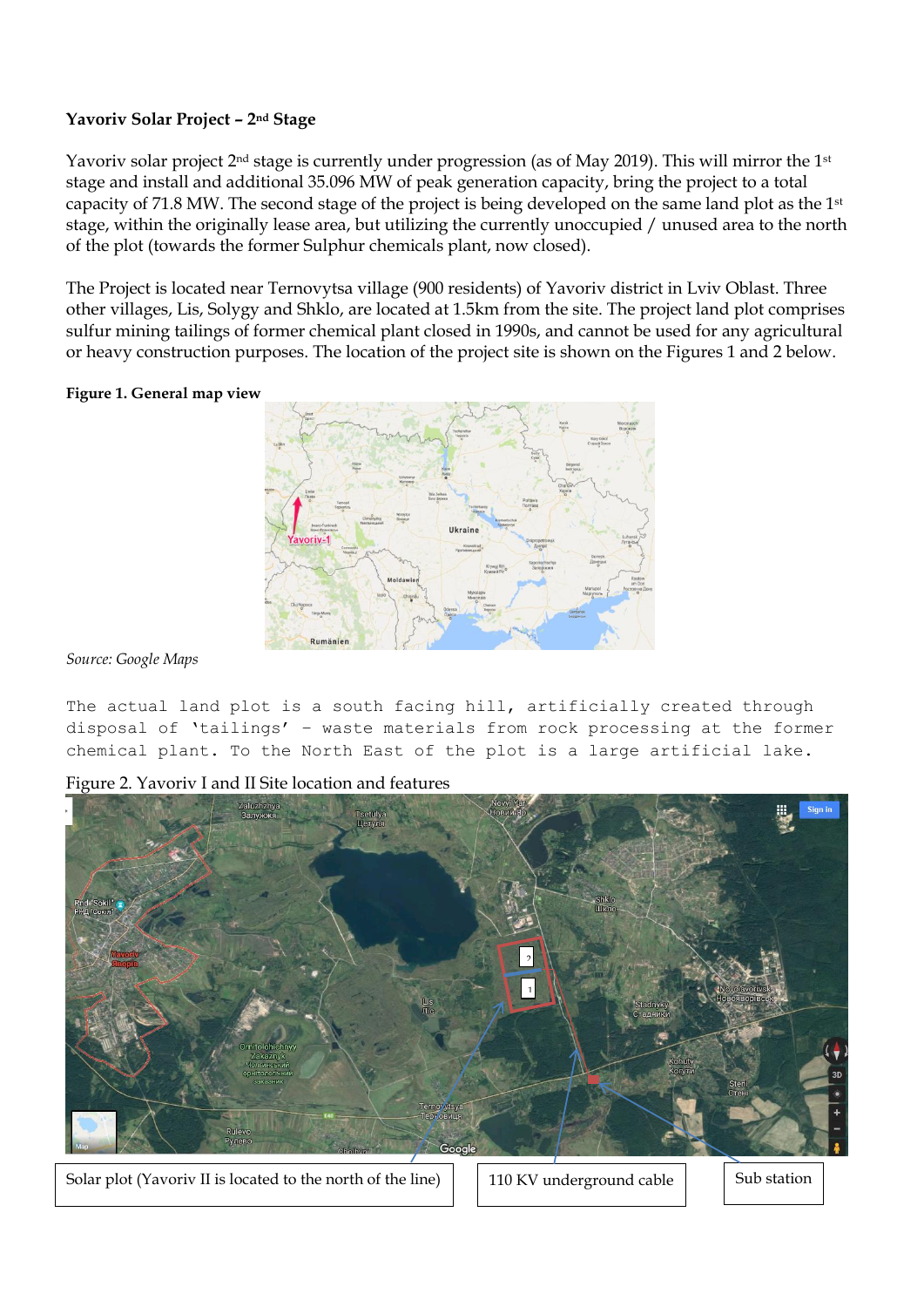*Source: Google Maps, Energopark Yavoriv LLC*

The project developer, *Energopark Yavoriv Limited Liability Company,* is owned by private individuals from Ukraine, who have been enaged in the development of renewable energy projects in Western Ukraine, including solar and wind power plants .

By employing the renewable solar power, the project will provide significant environmental benefits over other types of energy generation, such as those using fossils fuels (gas, coal) or nuclear. It will contribute to the reduction of emissions of greenhouse gases, create some temporary jobs, and improve the security of energy supply in the area.

### **3 Environmental, Health, Safety and Social Review**

### **3.1 The Solar Project**

The solar project is being developed on the 2nd part of the land plot, which is shown in the photo below (after commencement of the initial panel stands installation works).



The Yavoriv 2 project will mirror Yavoriv 1, which is shown in the photo below (shown during construction finalisation):

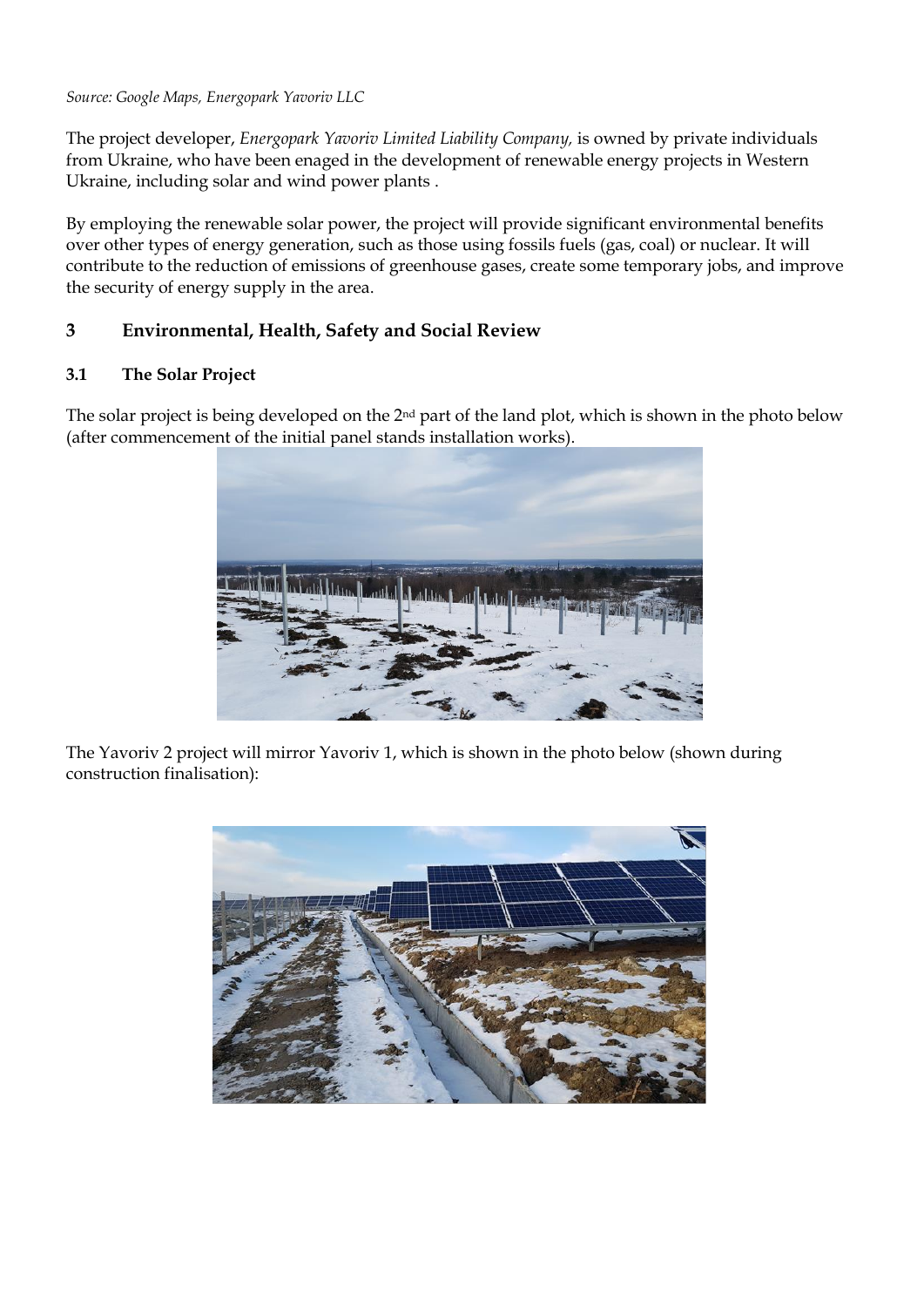## **3.2 Sensitive locations**

The project site is situated in an area of low environmental sensitivity. The land plot comprises the mining tailings of former Yavoriv chemical plant, which was engaged in sulfur mining and closed in early 1990s. This waste backfill land has low value, as it cannot be used for agricultural purposes or construction of heavy buildings and structures.

The operating plant will not generate any noise or flickering, and due to positioning has a low risk of glare, and thus should not provide any risk of disturbance to the residents of the nearby villages. The site is also located a good distance from the local village, some 900m from the nearest village.

### **Biodiversity Protected Areas:**

The site is located in a large general area nominated as an 'Emerald Zone' – which has been designated for general biodiversity qualities. The specifically designated area is shown below (in green) with the land plot for the Yavoriv 1 and 2 solar project overlaid with the red line site boundary:



#### **Details of the Emerald Site are as follows:**

Emerald Site Name: Cholhynskyi Emerald Site Total Area: 33.4km2 Date site accepted as a designated Emerald Site: November 2016

**Other Designated areas near to the project:** An 'IBA' (International Bird Protection Area); the "Ornithological zakaznik Cholgynskyi" was designated by a resolution of Lviv Oblast Council of Deputies on 11.02.1997 (#126). This is shown below and is around 7km from the site.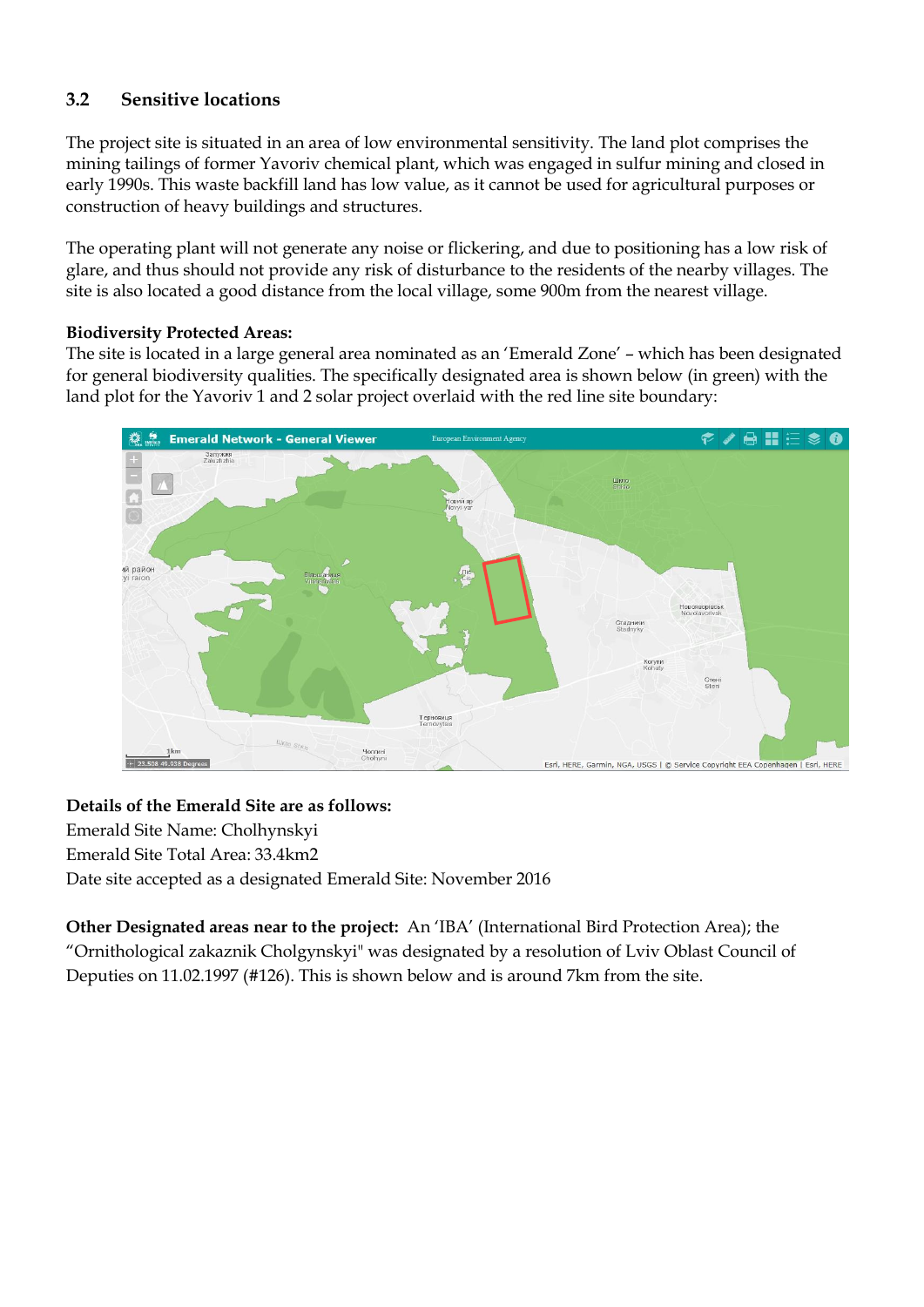

There are also a number of other areas in the general region of the site, such as the Roztochya Nature Reserve, well to the east of the site location.

Otherall, the Ornithological Park and the general Nature Reserves are not considered likely to be impacted by the project, due to the general low impact nature of solar projects and the distance to these site. However, in relation to the Emerald Zone, within which the solar plant site is located, the following general considerations are relevant:

- That this Emerald Zone is a broad area:
- That the solar site itself was a former industrial area, and comprises waste rock tailing from the former chemical plant. The site pre-clearance was not used for agriculture and the reeds which had naturally re-established were of a mono-culture type with little variety from a biodiversity perspective;
- The Emerald Zone key feature; the wetland areas and the lake, will not be directly affected by the project.

However, due to the project being present within the currently designated Emerald Zone, a specific further study is being undertaken as part of the Yavoriv Solar project Stage 2 arrangements. This study will review the potential for any specific mitigation or enhancement arrangements to be implemented on the project to in regards to biodiversity management. This is being undertaken as purely a precautionary measure as significant impacts are not expected, however, there could be potential for some enhancement, such as through the replanting strategy for the boundaries of the site incorporating plants of foraging value or as nectar rich sources for insects.

## **3.3 Project studies and documents**

Solar energy power plants can be considered as generally having a low impact on the environment in their operations, and a positive overall benefit from a carbon emissions and energy security perspective. However, to assess and manage the potential impacts of the project, several environmental documents have been prepared, as explained below.

The project preparation included assessment of the environmental conditions of the site, surrounding area, as well as environmental and social impacts. These have been summarized as a separate section in the project design documentation. As part of the environmental and social due diligence, an Environmental and Social Action Plan (ESAP) has been developed. The ESAP identified mitigation measures to prevent or reduce potential negative impacts of the project.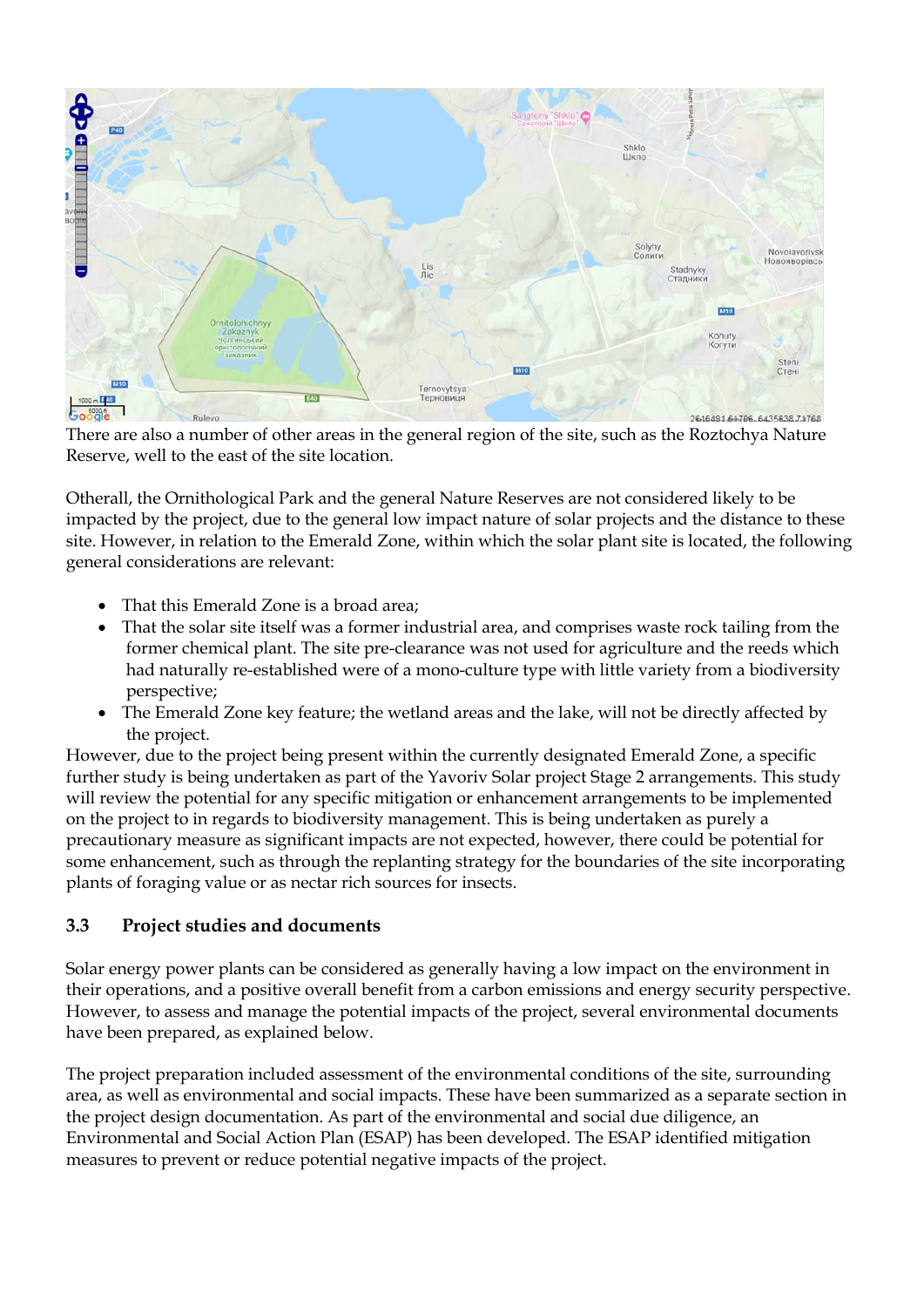A Stakeholder Engagement Plant (SEP) has been developed to describe how *Energopark Yavoriv* will communicate with people and institutions who may be affected by, or interested in the project, at various stages of project preparation and implementation. The SEP will be disclosed to the public. The company will assign a social liaison function to one of its staff, who will be responsible for keeping an open dialogue with stakeholder groups and local residents. At any time before and during construction and operation, any stakeholder can raise concerns, provide comments and feedback about the project. All such comments or grievances will be accepted, processed and answered by *Energopark Yavoriv* in a timely manner.

## **3.4 Project impacts and their mitigation**

The evaluation of potential environmental and social impacts has determined that, in addition to its benefits, the project may have some negative impacts on the environment and people, if not managed carefully. Therefore, *Energopark Yavoriv* will implement certain actions (called "mitigation measures") to prevent or reduce potential negative impacts of the project as outlined in the ESAP. Key mitigation measures are summarized in the table below.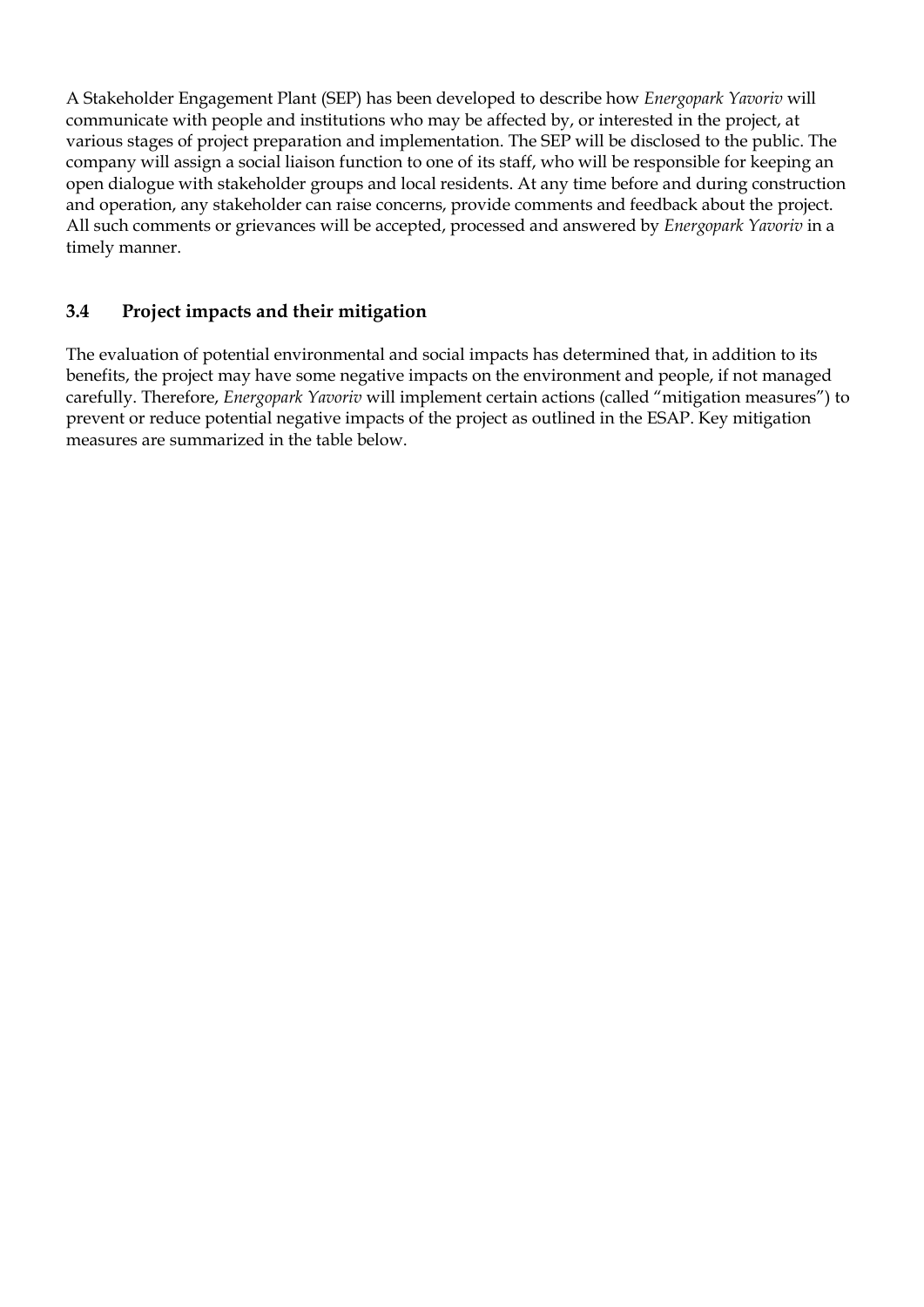## **Table 1 Overview of Key Potential Project Impacts and Their Mitigation**

| No.            | <b>Issue</b>                                          | <b>Potential impact</b>                                                                                                                                                                                                                            | <b>Mitigation measures</b>                                                                                                                                                                                                                                                                                                                                                                                                                                                                                                                                                                                                                                    |
|----------------|-------------------------------------------------------|----------------------------------------------------------------------------------------------------------------------------------------------------------------------------------------------------------------------------------------------------|---------------------------------------------------------------------------------------------------------------------------------------------------------------------------------------------------------------------------------------------------------------------------------------------------------------------------------------------------------------------------------------------------------------------------------------------------------------------------------------------------------------------------------------------------------------------------------------------------------------------------------------------------------------|
| $\mathbf{1}$   | General construction<br>activities                    | Impacts during construction of the main (solar<br>modules and inverter stations) and associated<br>(transmission line) project facilities, such as<br>land excavation, dust, noise, air emissions from<br>vehicles involved, vehicle traffic, etc. | - Prepare and implement construction management plan to<br>reduce and mitigate general construction impacts, including<br>noise, air emissions, waste generation and disposal, erosion.<br>- Prepare and implement traffic management plan, including<br>consideration of delivery routes, other road users, speed<br>limits, and warning signs.<br>Ensure project contractors adhere to relevant environmental<br>and social requirements.<br>- Continuously monitor impacts to comply with appropriate<br>national environmental standards and EBRD requirements.                                                                                           |
| $\overline{2}$ | <b>Transmission line</b><br>(underground cable)       | Impacts of laying an underground<br>transmission cable (110 kV, 3.1km) for grid<br>connection, which will be located close to<br>private gardening allotments and, possibly,<br>some of the summer houses ("dachas").                              | - Ensure appropriate design and routing of the transmission<br>line to avoid sensitive locations where possible.<br>- Comply with relevant sanitary, environmental and social<br>requirements and norms, including those of the EBRD.<br>Conclude servitude agreements with the land-owners where<br>relevant.<br>Mitigate any residual impacts after the completion of<br>construction.<br>- The underground nature of the cable will avoid any dangers<br>to the public. However, the cable route will also be labled and<br>warning signs installed. The cable being installed<br>underground also reduces any risk of bird collision or<br>electrocution. |
| 3              | Management of soil<br>erosion and surface run-<br>off | Silted water run off.                                                                                                                                                                                                                              | - All areas of the solar project will be allowed to either re-<br>establish vegetation naturally, or through a specific re-<br>planting strategy (e.g. in boundary areas). This will ensure<br>that the risk of silted water run-off will be avoided.<br>- Further, geo-membranes will be incorporated into sloped<br>areas of the site, again to avoid soil erosion on the slopes and<br>provide slope stability.                                                                                                                                                                                                                                            |